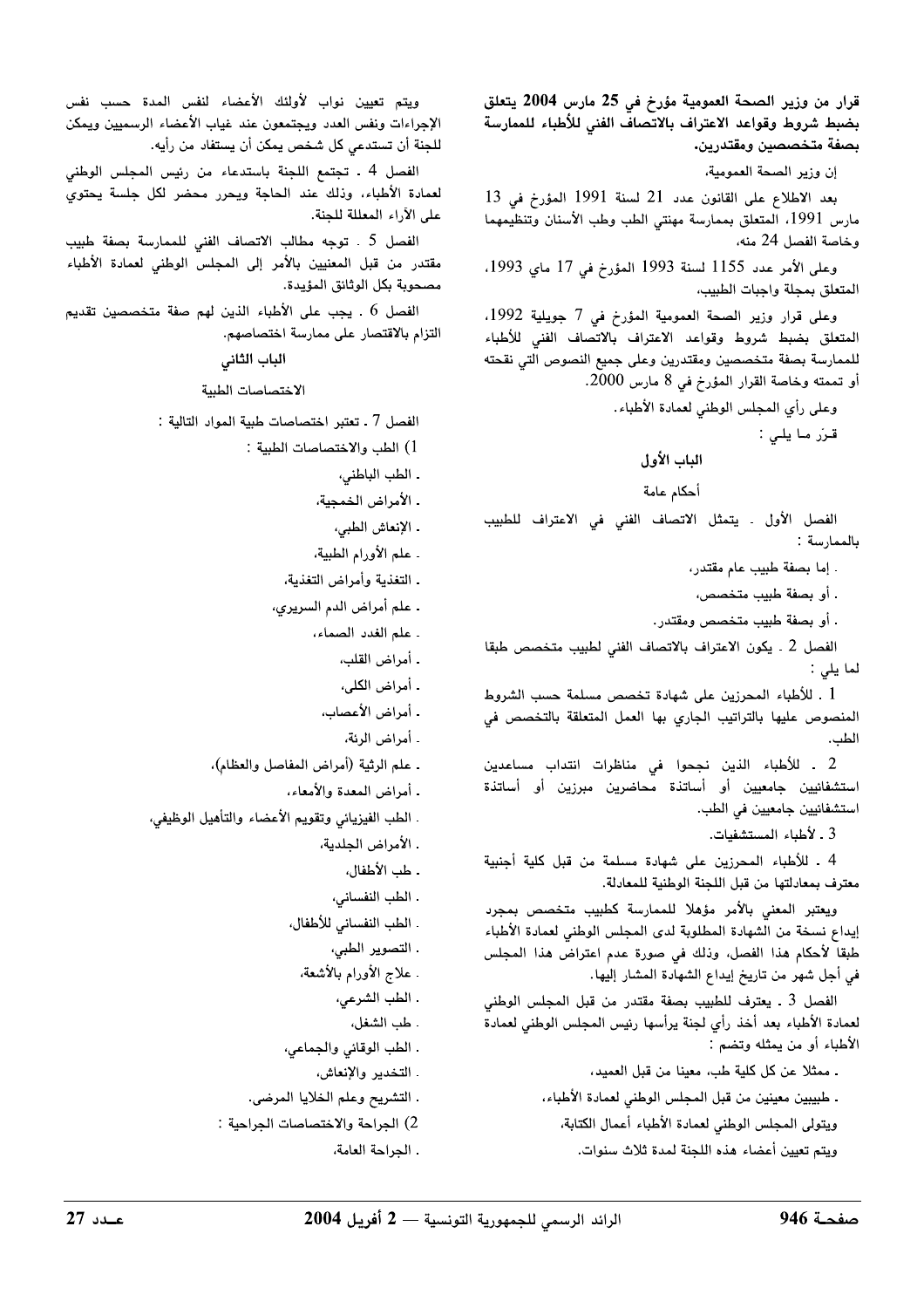. جراحة الأورام، . جراحة الصدر، . جراحة الأوعية المحيطة، . حراجة الأعصاب، . جراحة المسالك البولية، . جراحة الرأب والترميم والتجميل، . جراحة العظام والكلوميات، . جراحة الأطفال، . جراحة القلب والأوعية، ـ طب العيون، . طب الأذن والأنف والحنجرة، ـ طب الفم وجراحة الوجه والفكين، . طب النساء والتوليد. 3) البيولوجيا والمواد الأساسية : ـ البيولوحيا الطبية، . البيولوجيا الطبية . اختيار الكيمياء الأحيائية، . البيولوجيا الطبية . اختيار علم الأحياء الدقيقة، . البيولوجيا الطبية ـ اختيار علم الطفيليات، . البيولوجيا الطبية ـ اختيار علم المناعة، . البيولوجيا الطبية . اختيار علم أمراض الدم، . علم الأنسجة والأجنة، . الفيزيولوجيا والاستكشاف الوظيفي، ـ الفيزياء الأحيائية والطب النووي، ۔ الفر مکو لو حیا ، . علم الوراثة، . علم التشريح. 4) الاختصاصات التقنية الطبية العسكرية : . إدارة ولوجستيك طبية عسكرية، . طب الغوص التحتمائي البحري، . طب الملاحة الجوية والفضائية، . حفظ الصحة النووية. الفصل 8 . باستثناء أعمال تصوير الأسنان بالأشعة يجب أن ترفق

أعمال التشخيص الشعاعى وأعمال العلاج الشعاعى وأعمال التدخل الشعاعي بتقرير.

### الباب الثالث

### الاقتدارات الطبية

الفصل 9 . يمكن للأطباء العامين الذين لهم معرفة خاصة تثبت بشهادة جامعية وتعتبر معادلة لمرحلة دراسة يتم تقييمها من قبل اللجنة المشار إليها بالفصل 3 أعلاه الاتصاف بمقتدرين وممارسة هذا الاقتدار مع الطب العام، وذلك في المواد التالية :

. علم الأمراض الأرجية،

. علم مباحث الأوعية الدموية، . وخز الإبر، ـ المعالجة المثلية، . تصفية الدم، . الطب المطبق على الرياضة، . طب الطيران، . طب الشيخوخة، . الطب الاستعجالي، ـ العلاج بالنباتات، . العلاج بالمياه المعدنية، . علم الجنس، ـ الإعاقة وتأهيل المعوقين، ـ الجبر القانوني للضرر البدني، ۔ علم السموميات، ـ الصحة العمومية، . الأمراض المهنية، . طب الغطس التحتمائي والضغط المرتفع، . حفظ الصحة الاستشفائي. الباب الرابع

### الأطباء المتخصصون المقتدرون

الفصل 10 . يمكن للأطباء المتخصصين الذين لهم معرفة خاصة تثبت بشهادة جامعية وتعتبر معادلة لمرحلة دراسة يتم تقييمها من قبل اللجنة المشار إليها بالفصل 3 أعلاه أن يعترف بهم بكونهم متخصصين مقتدرين، وممارسة هذا الاقتدار مع اختصاصاتهم في المواد التالية :

> . علم الأمراض الأرجية، . علم مباحث الأوعية الدموية، . وخز الإبر، . المعالجة المثلبة، . الطب المطبق على الرياضة، . طب الطيران، . علم الجنس، . طب الشيخوخة، . الطب الاستعجالي، . الإعاقة وتأهيل المعوقين، ـ علم الذكورة، . مبحث المستقيم، . العلاج بالنباتات، . العلاج بالمياه المعدنية،

> > . تخطيط صدى القلب،

. طب الغوص والضغط المرتفع،

. تصفية الدم،

ـ الجبر القانوني للضرر البدني،

- علم السموميات.